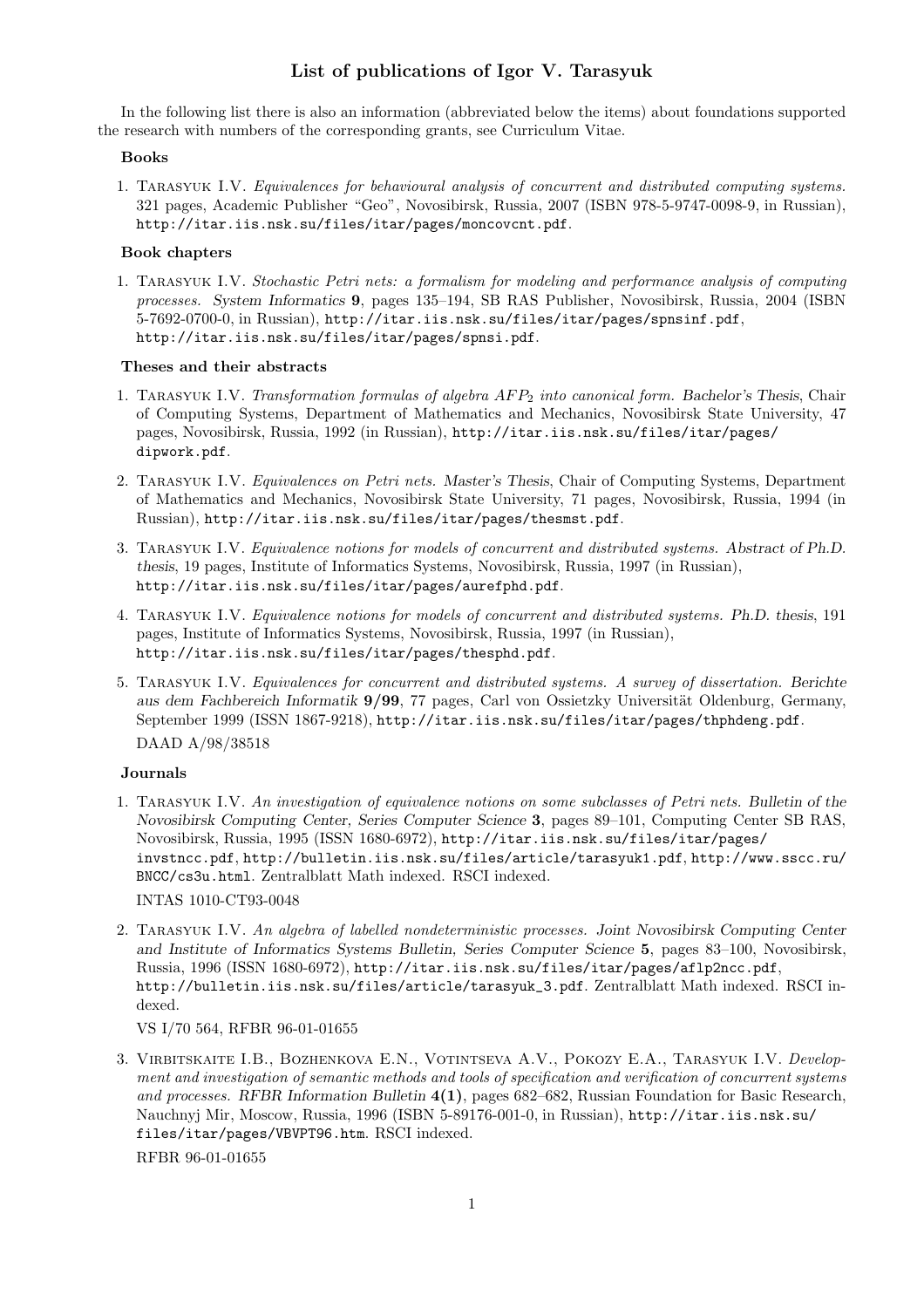4. Tarasyuk I.V. *Equivalences for behavioural analysis of multilevel systems. Joint Novosibirsk Computing Center and Institute of Informatics Systems Bulletin, Series Computer Science* 7, pages 57–84, Novosibirsk, Russia, 1997 (ISSN 1680-6972), http://itar.iis.nsk.su/files/itar/pages/eqbfpncc.pdf, http://bulletin.iis.nsk.su/files/article/tarasyuk\_4.pdf. Zentralblatt Math indexed. RSCI indexed.

VS I/70 564, INTAS-RFBR 95-0378

5. Virbitskaite I.B., Tarasyuk I.V. *Investigating equivalence notions for time Petri nets. Logic Journal of the Interest Group in Pure and Applied Logics* 5(6), pages 921–923, Oxford University Press, November 1997 (ISSN 1367-0751), http://itar.iis.nsk.su/files/itar/pages/LJIGPL5(6)921-923.pdf, http://jigpal.oxfordjournals.org/content/vol5/issue6/index.dtl. JCR impact factor (2010): 0.458. SJR indicator (2006): 0.407.

VS I/70 564, ISSEP a97-683, RFBR 96-01-01655

6. Tarasyuk I.V. *Equivalence notions applied to designing concurrent systems with the use of Petri nets. Programming and Computer Software* 24(4), pages 162–175, Pleiades Publishing, Ltd., July – August 1998 (ISSN 0361-7688), http://itar.iis.nsk.su/files/itar/pages/pcs98.pdf. JCR impact factor (1999): 0.013. SJR indicator (1999): 0.117.

VS I/70 564, INTAS-RFBR 95-0378, FPYS SB RAS

7. Tarasyuk I.V. *Place bisimulation equivalences for design of concurrent and sequential systems. Proceedings of* 23rd *International Symposium on Mathematical Foundations of Computer Science - 98 (MFCS'98), Workshop on Concurrency* (P. Janchar, M. Kretinsk´y, eds.), Brno, Czech Republic, August 27–29, 1998, *Electronic Notes in Theoretical Computer Science* 18, pages 191–206, Elsevier, 1998 (ISSN 1571-0661), DOI: 10.1016/S1571-0661(05)80260-9, http://itar.iis.nsk.su/files/itar/pages/equpltcs.pdf, http://itar.iis.nsk.su/files/itar/pages/ENTCS-18-016.pdf. Scopus indexed. SJR indicator (1999): 0.333.

VS I/70 564, INTAS-RFBR 95-0378, FPYS SB RAS, DAAD A/98/38518

8. Tarasyuk I.V. *Notions of equivalence for development of concurrent systems with use of Petri nets. Programming* 4, pages 19–39, MAIK Nauka / Interperiodica, Moscow, Russia, 1998 (ISSN 0132-3474, in Russian), http://itar.iis.nsk.su/files/itar/pages/desgnpro.pdf. RSCI impact factor (2008): 0.406.

VS I/70 564, INTAS-RFBR 95-0378, FPYS SB RAS

9. Virbitskaite I.B., Tarasyuk I.V. *Equivalence notions and refinement for timed Petri nets. Joint Novosibirsk Computing Center and Institute of Informatics Systems Bulletin, Series Computer Science* 8, pages 57–79, Novosibirsk, Russia, 1998 (ISSN 1680-6972), http://itar.iis.nsk.su/files/itar/ pages/eqtimncc.pdf, http://bulletin.iis.nsk.su/files/article/virbickayte\_3.pdf. Zentralblatt Math indexed. RSCI indexed.

INTAS-RFBR 95-0378, ISSEP a97-683, FPYS SB RAS

10. Tarasyuk I.V. τ*-equivalences for analysis of concurrent systems modeled by Petri nets with silent transitions. Joint Novosibirsk Computing Center and Institute of Informatics Systems Bulletin, Series Computer Science* 12, pages 47–51, Novosibirsk, Russia, 1999 (ISSN 1680-6972), http://itar.iis.nsk.su/files/ itar/pages/eqtbrncc.pdf, http://bulletin.iis.nsk.su/files/article/tarasyuk\_5.pdf. RSCI indexed.

INTAS-RFBR 95-0378, FPYS SB RAS

11. Buchholz P., Tarasyuk I.V. *Net and algebraic approaches to probabilistic modeling. Joint Novosibirsk Computing Center and Institute of Informatics Systems Bulletin, Series Computer Science* 15, pages 31– 64, Novosibirsk, Russia, 2001 (ISSN 1680-6972), http://itar.iis.nsk.su/files/itar/pages/ spnpancc.pdf, http://bulletin.iis.nsk.su/files/article/buchholz.pdf. Zentralblatt Math indexed. RSCI indexed.

GRP TUD DFG, RFBR 00-01-00898, STYS RAS, SPYS RAS

12. Tarasyuk I.V. *Logical characterization of probabilistic* τ*-bisimulation equivalences. Joint Novosibirsk Computing Center and Institute of Informatics Systems Bulletin, Series Computer Science* 20, pages 97– 111, Novosibirsk, Russia, 2004 (ISSN 1680-6972), http://itar.iis.nsk.su/files/itar/pages/ prlogncc.pdf, http://bulletin.iis.nsk.su/files/article/tarasyukc.pdf. Zentralblatt Math indexed. RSCI indexed.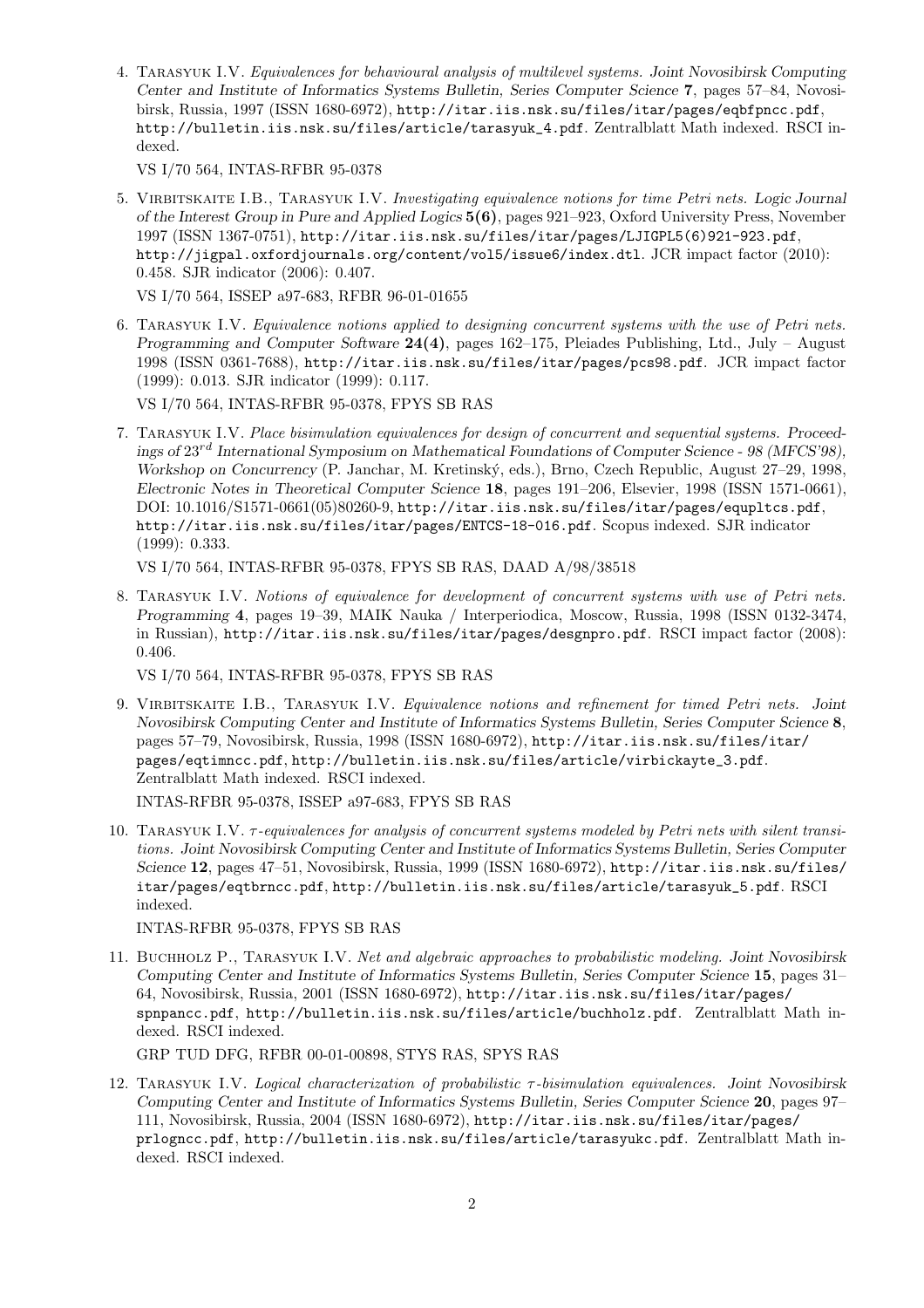- 13. Buchholz P., Tarasyuk I.V. *Equivalences for stochastic Petri nets and stochastic process algebras. Vestnik, Quartal Journal of Novosibirsk State University, Series: Mathematics, Mechanics, Informatics* 6(1), pages 14–42, Novosibirsk State University, Novosibirsk, Russia, 2006 (ISSN 1818-7897, in Russian), http://itar.iis.nsk.su/files/itar/pages/spnpavst.pdf, http://itar.iis.nsk.su/files/itar/ pages/vestnik06.pdf. RSCI impact factor (2008): 0.046.
- 14. Tarasyuk I.V. *Iteration in discrete time stochastic Petri box calculus. Bulletin of the Novosibirsk Computing Center, Series Computer Science, IIS Special Issue* 24, pages 129–148, NCC Publisher, Novosibirsk, Russia, 2006 (ISSN 1680-6972), http://itar.iis.nsk.su/files/itar/pages/dtsitncc.pdf, http://bulletin.iis.nsk.su/files/article/tarasyuk\_2.pdf. Zentralblatt Math indexed. RSCI indexed.
- 15. Tarasyuk I.V. *Stochastic Petri box calculus with discrete time. Fundamenta Informaticae* 76(1–2), pages 189–218, IOS Press, Amsterdam, The Netherlands, February 2007 (ISSN 0169-2968), http://itar.iis.nsk.su/files/itar/pages/dtspbcfi.pdf. JCR impact factor (2007): 0.693. SJR indicator (2007): 0.540.
- 16. Tarasyuk I.V. *A notion of congruence for* dtsP BC*. Bulletin of the Novosibirsk Computing Center, Series Computer Science, IIS Special Issue* 28, pages 121–141, NCC Publisher, Novosibirsk, Russia, 2008 (ISSN 1680-6972), http://itar.iis.nsk.su/files/itar/pages/dtcgncc.pdf, http://bulletin.iis.nsk.su/files/article/tarasyuk\_1.pdf. Zentralblatt Math indexed. RSCI impact factor (2008): 0.087.

DAAD A/08/08590, DFG 436 RUS 113/1002/01, RFBR 09-01-91334

- 17. Tarasyuk I.V. *Modeling and performance analysis of concurrent processes in the algebra* dtsP BC*. Vestnik, Quartal Journal of Novosibirsk State University, Series: Mathematics, Mechanics, Informatics* 9(4), pages 90–117, Novosibirsk State University, Novosibirsk, Russia, 2009 (ISSN 1818-7897, in Russian), http://itar.iis.nsk.su/files/itar/pages/dtspbcvst.pdf, http://itar.iis.nsk.su/files/ itar/pages/vestnik09.pdf. RSCI impact factor (2009): 0.035. DFG 436 RUS 113/1002/01, RFBR 09-01-91334
- 18. Tarasyuk I.V. *Performance preserving equivalences for* dtsP BC*. Bulletin of the Novosibirsk Computing Center, Series Computer Science, IIS Special Issue* 31, pages 155–178, NCC Publisher, Novosibirsk, Russia, 2010 (ISSN 1680-6972), http://itar.iis.nsk.su/files/itar/pages/dtspencc.pdf, http://bulletin.iis.nsk.su/files/article/tarasyuk\_0.pdf. Zentralblatt Math indexed. RSCI impact factor (2010): 0.541.

DFG 436 RUS 113/1002/01, RFBR 09-01-91334

19. Tarasyuk I.V. *Performance evaluation of the generalized shared memory system in dtsPBC. Bulletin of the Novosibirsk Computing Center, Series Computer Science, IIS Special Issue* 32, pages 127–155, NCC Publisher, Novosibirsk, Russia, 2011 (ISSN 1680-6972), http://itar.iis.nsk.su/files/itar/pages/ dtsgsmncc.pdf, http://bulletin.iis.nsk.su/files/article/tarasyuk.pdf. Zentralblatt Math indexed. RSCI impact factor (2011): 0.013.

DFG 436 RUS 113/1002/01, RFBR 09-01-91334

- 20. Tarasyuk I.V. *Behavioural equivalences of Petri nets with invisible transitions. Vestnik SibSUTI* 3, pages 105–135, Siberian State University of Telecommunications and Information Sciences, Novosibirsk, Russia, 2012 (ISSN 1998-6920, in Russian), http://itar.iis.nsk.su/files/itar/pages/eqtauvsgt.pdf, http://vestnik.sibsutis.ru/uploads/1354079288\_3692.pdf. RSCI impact factor (2012): 0.101. DFG 436 RUS 113/1002/01, RFBR 09-01-91334
- 21. Tarasyuk I.V., Macia S.H., Valero R.V. ` *Discrete time stochastic Petri box calculus with immediate* multiactions dtsiPBC. Proceedings of  $6^{th}$  International Workshop on Practical Applications of Stochastic Modelling - 12 (PASM'12) and  $11^{th}$  International Workshop on Parallel and Distributed Methods in Verifi*cation - 12 (PDMC'12)* (J. Bradley, K. Heljanko, W. Knottenbelt, N. Thomas, eds.), London, UK, September 2012, *Electronic Notes in Theoretical Computer Science* 296, pages 229–252, Elsevier, August 2013 (ISSN 1571-0661), DOI: 10.1016/j.entcs.2013.07.015, http://itar.iis.nsk.su/files/itar/pages/ dtsipbcentcs.pdf. Scopus indexed. SJR indicator (2013): 0.334. DFG 436 RUS 113/1002/01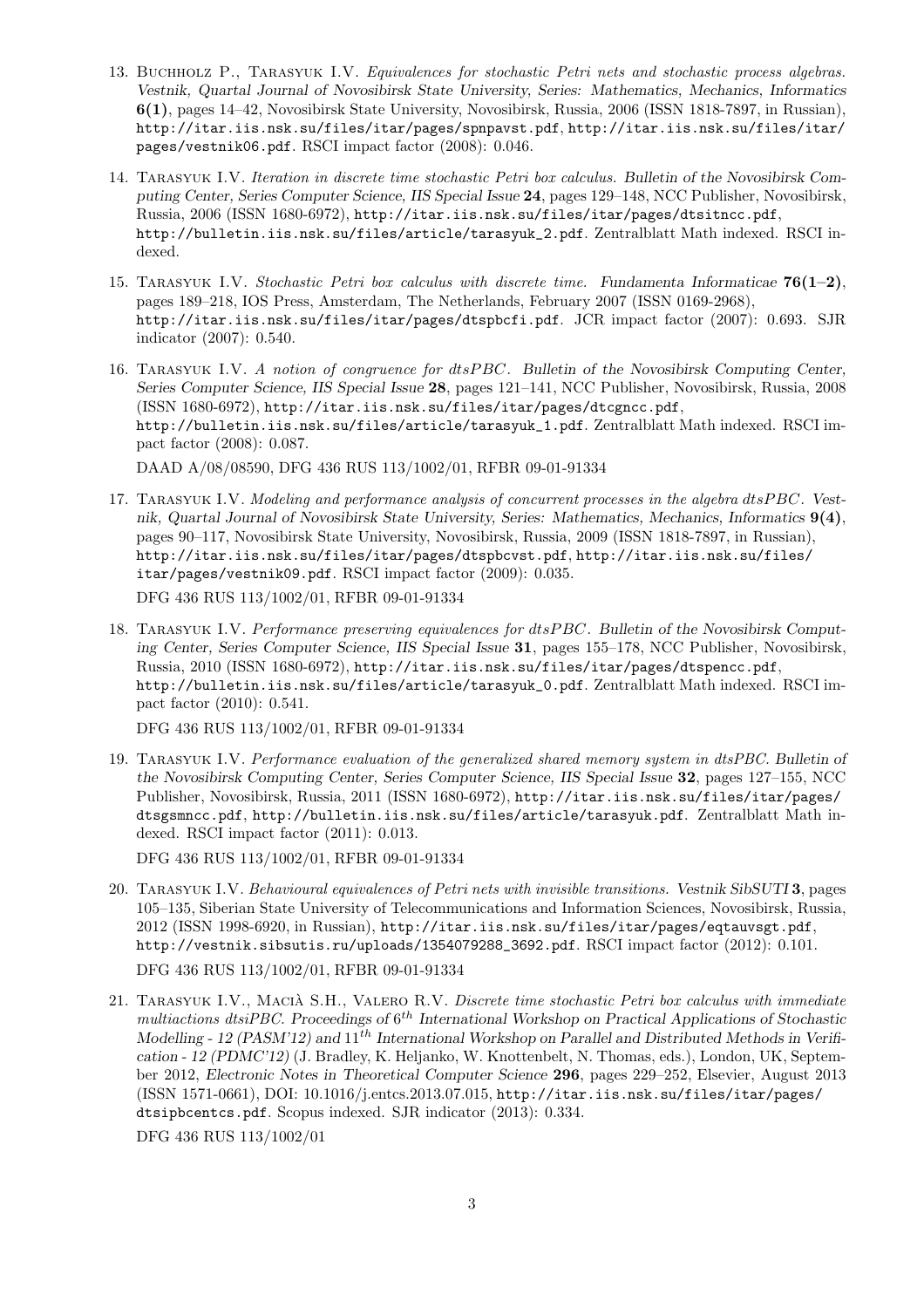- 22. Tarasyuk I.V. *Equivalence relations for modular performance evaluation in dtsPBC. Mathematical Structures in Computer Science* 24(1), pages 78–154 (e240103), Cambridge University Press, Cambridge, UK, February 2014 (ISSN 0960-1295), DOI: 10.1017/S0960129513000029, http://itar.iis.nsk.su/ files/itar/pages/dtsdphms.pdf. JCR impact factor (2014): 0.449. SJR indicator (2014): 0.386. DFG 436 RUS 113/1002/01, RFBR 09-01-91334
- 23. TARASYUK I.V., MACIÀ S.H., VALERO R.V. Performance analysis of concurrent systems in algebra dt*siPBC. Programming* 40(5), pages 3–27, MAIK Nauka / Interperiodica, Moscow, Russia, September 2014 (ISSN 0132-3474, in Russian), http://itar.iis.nsk.su/files/itar/pages/dtsialtpro.pdf. RSCI impact factor (2012): 0.333.

Spanish Government TIN2012-36812-C02-02, DFG BE 1267/14-1, RFBR 14-01-91334

- 24. Tarasyuk I.V., Macia S.H., Valero R.V. ` *Performance analysis of concurrent systems in algebra dtsiPBC. Programming and Computer Software* 40(5), pages 229–249, Pleiades Publishing, Ltd., September 2014 (ISSN 0361-7688), DOI: 10.1134/S0361768814050089, http://itar.iis.nsk.su/files/itar/ pages/pcs14.pdf. JCR impact factor (2014): 0.191. SJR indicator (2014): 0.328. Spanish Government TIN2012-36812-C02-02, DFG BE 1267/14-1, RFBR 14-01-91334
- 25. Tarasyuk I.V., Macia S.H., Valero R.V. ` *Stochastic process reduction for performance evaluation in dtsiPBC. Siberian Electronic Mathematical Reports* 12, pages 513–551, Sobolev Institute of Mathematics, Novosibirsk, Russia, September 2015 (ISSN 1813-3304), DOI: 10.17377/semi.2015.12.044, http://itar.iis.nsk.su/files/itar/pages/dtsipbcsemr.pdf, http://semr.math.nsc.ru/v12/ p513-551.pdf. Scopus, Zentralblatt Math indexed. SJR indicator (2015): 0.475. Spanish Government TIN2012-36812-C02-02, DFG BE 1267/14-1, RFBR 14-01-91334
- 26. Tarasyuk I.V., Buchholz P. *Bisimulation for fluid stochastic Petri nets. Bulletin of the Novosibirsk Computing Center, Series Computer Science, IIS Special Issue* 38, pages 121–149, NCC Publisher, Novosibirsk, Russia, 2015 (ISSN 1680-6972), DOI: 10.31144/bncc.cs.2542-1972.2015.n38.p121-150, http://itar.iis.nsk.su/files/itar/pages/fspneqncc.pdf, http://bulletin.iis.nsk.su/files/ article/fspneqncc.pdf. Zentralblatt Math indexed. RSCI impact factor (2014): 0.190. DFG BE 1267/14-1, RFBR 14-01-91334
- 27. MACIÀ S.H., VALERO R.V., CUARTERO G.F., RUIZ D.M.C., TARASYUK I.V. Modelling a video con*ference system with sPBC. Applied Mathematics and Information Sciences* 10(2), pages 475–493, Natural Sciences Publishing, New York, NY, USA, March 2016 (ISSN 1935-0090). DOI: 10.18576/amis/100210, http://itar.iis.nsk.su/files/itar/pages/amis16.pdf. JCR impact factor (2013): 1.232. SJR indicator (2016): 0.220.

Spanish Government TIN2012-36812-C02-02, DFG BE 1267/14-1, RFBR 14-01-91334

28. Tarasyuk I.V., Buchholz P. *Equivalences for fluid stochastic Petri nets. Siberian Electronic Mathematical Reports* 14, pages 317–366, S.L. Sobolev Institute of Mathematics, Novosibirsk, Russia, April 2017 (ISSN 1813-3304), DOI: 10.17377/semi.2017.14.029, http://itar.iis.nsk.su/files/itar/pages/ fspneqsemr.pdf, http://semr.math.nsc.ru/v14/p317-366.pdf. Web of Science, Scopus, Zentralblatt Math indexed. SJR indicator (2017): 0.339.

DFG BE 1267/14-1, RFBR 14-01-91334

29. Tarasyuk I.V., Macia S.H., Valero R.V. ` *Stochastic equivalence for performance analysis of concurrent systems in dtsiPBC. Siberian Electronic Mathematical Reports* 15, pages 1743–1812, S.L. Sobolev Institute of Mathematics, Novosibirsk, Russia, December 2018 (ISSN 1813-3304), DOI: 10.33048/semi.2018.15.144, http://itar.iis.nsk.su/files/itar/pages/dtsipbceqsemr.pdf, http://semr.math.nsc.ru/v15/p1743-1812.pdf. Web of Science, Scopus, Zentralblatt Math indexed. SJR indicator (2018): 0.412.

Spanish Government TIN2015-65845-C03-02, DFG BE 1267/14-1

30. Tarasyuk I.V., Buchholz P. *Logical characterization of fluid equivalences. Siberian Electronic Mathematical Reports* 16, pages 826–862, S.L. Sobolev Institute of Mathematics, Novosibirsk, June 2019 (ISSN 1813-3304), DOI: 10.33048/semi.2019.16.055, http://itar.iis.nsk.su/files/itar/pages/ fspneqlogsemr.pdf, http://semr.math.nsc.ru/v16/p826-862.pdf. Web of Science, Scopus, Zentralblatt Math indexed. SJR indicator (2019): 0.350. DFG BE 1267/14-1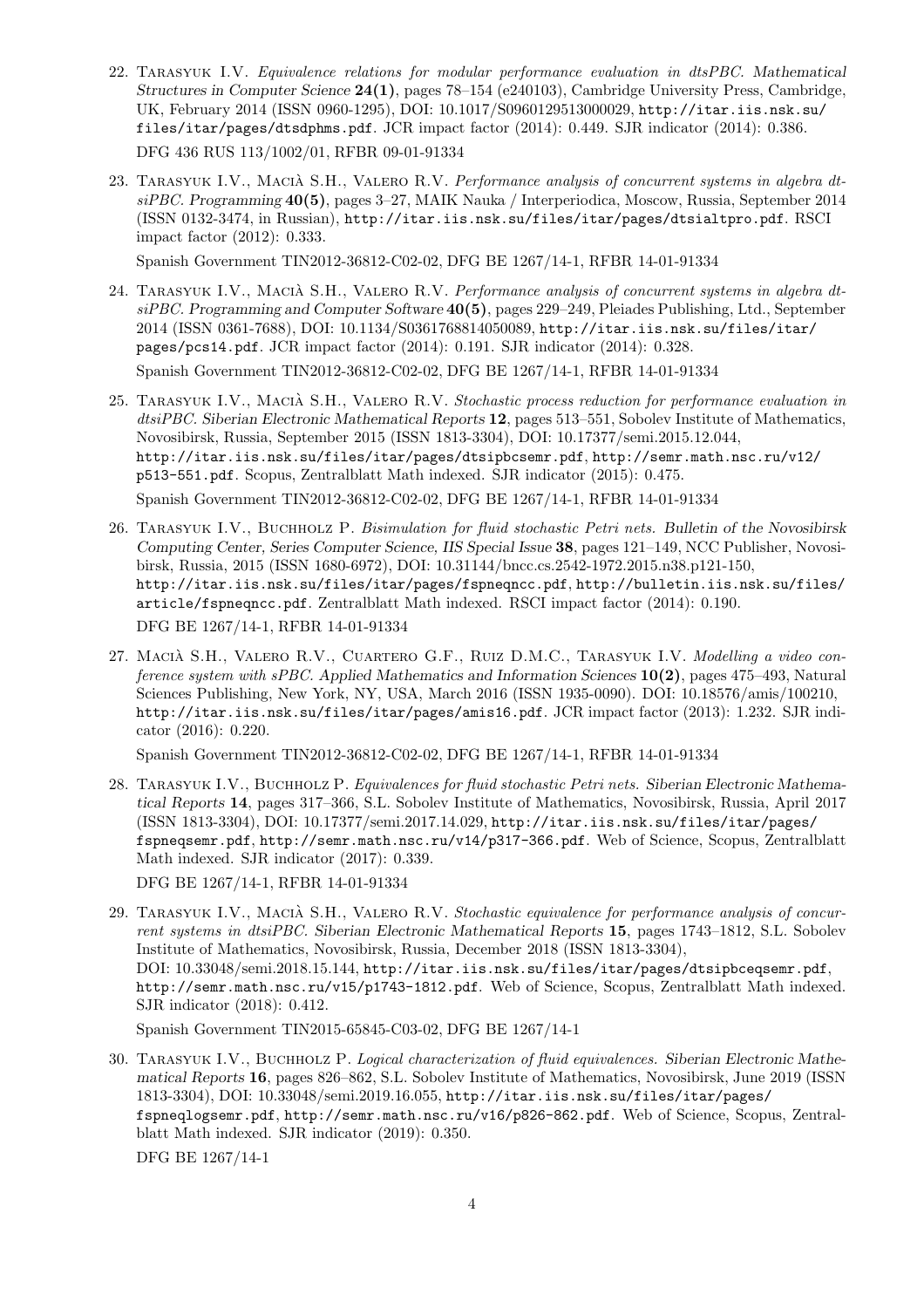- 31. Tarasyuk I.V. *Discrete time stochastic and deterministic Petri box calculus dtsdPBC. Siberian Electronic Mathematical Reports* 17, pages 1598–1679, S.L. Sobolev Institute of Mathematics, Novosibirsk, October 2020 (ISSN 1813-3304), DOI: 10.33048/semi.2020.17.112, http://itar.iis.nsk.su/files/itar/pages/ dtsdpbcodesemr.pdf, http://semr.math.nsc.ru/v17/p1598-1679.pdf. Web of Science, Scopus, Zentralblatt Math indexed. SJR indicator (2020): 0.468.
- 32. Tarasyuk I.V. *Performance evaluation in stochastic process algebra dtsdPBC. Siberian Electronic Mathematical Reports* 18(2), pages 1105–1145, S.L. Sobolev Institute of Mathematics, Novosibirsk, October 2021 (ISSN 1813-3304), DOI: 10.33048/semi.2021.18.085, http://itar.iis.nsk.su/files/itar/pages/ dtsdpbcpevsemr.pdf, http://semr.math.nsc.ru/v18/n2/p1105-1145.pdf. Web of Science, Scopus, Zentralblatt Math indexed. SJR indicator (2020): 0.468.

## Conference proceedings

1. Tarasyuk I.V. *An investigation of net equivalences. Proceedings of* 4 th *International Conference on Applied Logics (AL'95)* (Yu.L. Ershov, S.S. Goncharov, A.V. Mantsivoda, eds.), Irkutsk, Russia, June 15–17, 1995, pages 74–75, The State High Education Committee of Russian Federation, Irkutsk State University, Irkutsk, Russia, 1995 (UDK 518, in Russian), http://itar.iis.nsk.su/files/itar/pages/ invstcnf.pdf.

RFBR 93-01-00986

2. Tarasyuk I.V. *Petri net equivalences for design of concurrent systems. Proceedings of* 5 th *Workshop on Concurrency, Specification and Programming - 96 (CS&P'96)* (L. Czaja, P. Starke, H.-D. Burkhard, M. Lenz, eds.), Berlin, Germany, September 25–27, 1996, *Informatik-Berichte* 69, pages 190–204, Institut für Informatik, Humboldt-Universität zu Berlin, Berlin, Germany, 1996 (ISSN 0863-095), http://itar.iis.nsk.su/files/itar/pages/desgncnf.pdf.

VS I/70 564, RFBR 96-01-01655

3. Tarasyuk I.V. *Back-forth equivalences for design of concurrent systems. Proceedings of* 4 th *International Symposium on Logical Foundations of Computer Science - 97 (LFCS'97)* (S. Adian, A. Nerode, eds.), Yaroslavl, Russia, July 6–12, 1997, *Lecture Notes in Computer Science* 1234, pages 374–384, Springer, Germany, 1997 (ISSN 0302-9743, ISBN 978-3-540-63045-6), DOI: 10.1007/3-540-63045-7˙38, http://itar.iis.nsk.su/files/itar/pages/equbfcnf.pdf. Scopus indexed. SJR indicator (1999): 0.299.

VS I/70 564, RFBR 96-01-01655

4. Virbitskaite I.B., Tarasyuk I.V. *Investigating equivalence notions for time Petri nets. Abstracts of* 4 th *Workshop on Logic, Languages, Information and Computation - 97 (WoLLIC'97)* (R.J.G.B. de Queiroz, M. Pequeno, eds.), pages 82–84, Fortaleza (Ceará), Brazil, August 19–22, 1997, Gráfica JB Ltda., Paraíba, Brazil, 1997, http://itar.iis.nsk.su/files/itar/pages/eqtimbrz.pdf.

VS I/70 564, ISSEP a97-683, RFBR 96-01-01655

5. Tarasyuk I.V. τ*-equivalences for analysis of concurrent systems modeled by Petri nets with silent tran*sitions. Abstracts of 3<sup>rd</sup> Siberian Congress on Applied and Industrial Mathematics - 98 (INPRIM'98), *devoted to the memory of S.L. Sobolev* (O.L. Bandman, V.S. Belonosov, V.L. Vaskevich, I.A. Eganova, A.M. Matsokin, I.V. Pottosin, V.P. Shapeev, A.A. Egorov, eds.), Novosibirsk, Russia, June 22–27, part 5, pages 56–56, S.L. Sobolev Institute of Mathematics SB RAS, Novosibirsk, Russia, 1998 (ISBN 5-86134- 050-1), http://itar.iis.nsk.su/files/itar/pages/eqtauipr.pdf.

INTAS-RFBR 95-0378, FPYS SB RAS

6. Tarasyuk I.V. *Place bisimulation equivalences for design of concurrent systems. Pre-proceedings of* 23rd *International Symposium on Mathematical Foundations of Computer Science - 98 (MFCS'98), Workshop on Concurrency* (P. Janchar, M. Kretinsk´y, eds.), Brno, Czech Republic, August 27–29, 1998, *FIMU Report Series* FIMU-RS-98-06, pages 184–198, Faculty of Informatics, Masaryk University, July 1998, http://itar.iis.nsk.su/files/itar/pages/equplwsh.pdf.

VS I/70 564, INTAS-RFBR 95-0378, FPYS SB RAS

7. Tarasyuk I.V. τ*-equivalences and refinement. Proceedings of International Refinement Workshop and Formal Methods Pacific - 98 (IRW/FMP'98), Work-in-Progress Papers* (J. Grundy, M. Schwenke, T. Vickers, eds.), Canberra, Australia, September 29 – October 2, 1998, *Joint Computer Science Technical*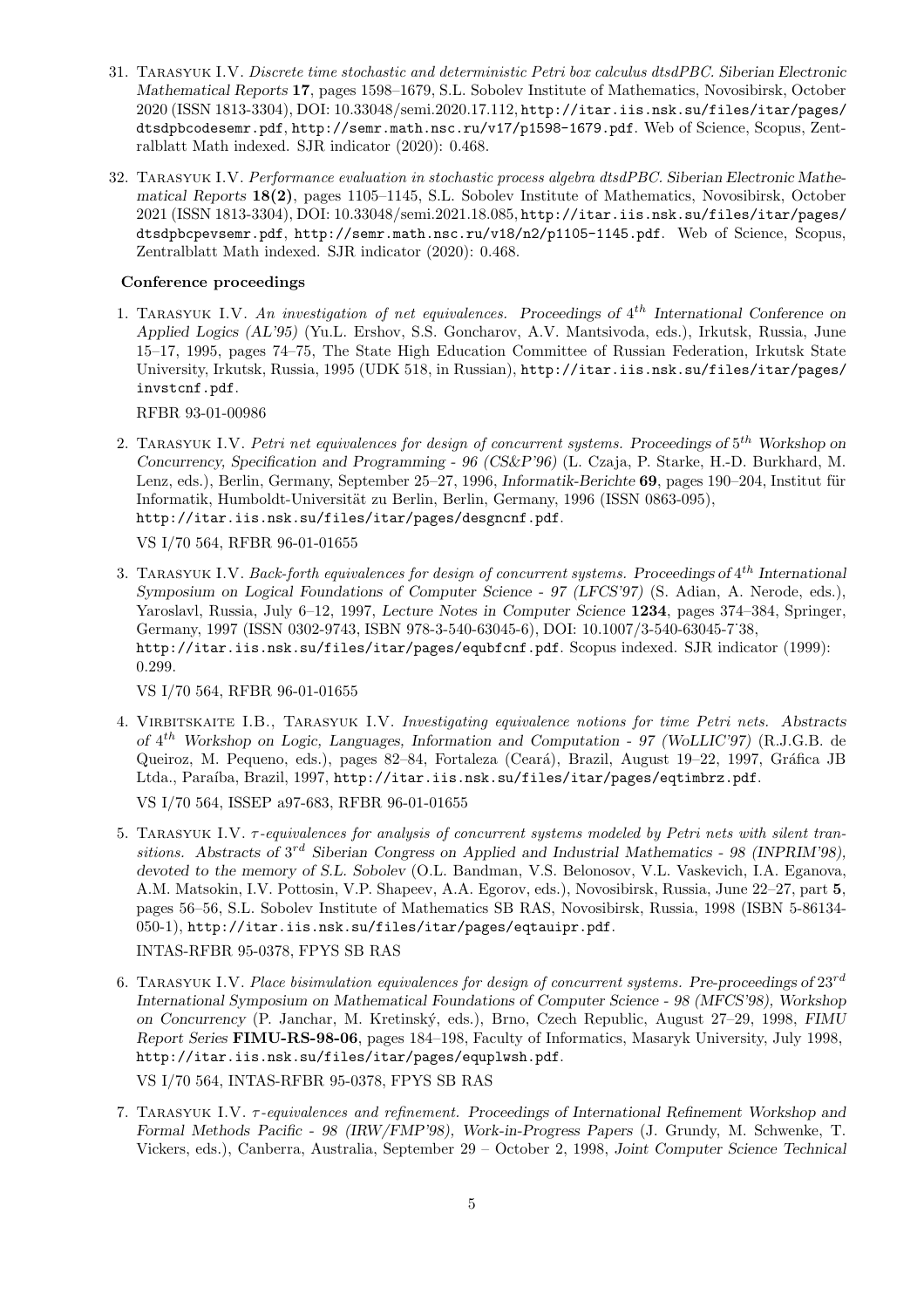*Report Series* TR-CS-98-09, The Australian National University, pages 110–128, September 1998, http://itar.iis.nsk.su/files/itar/pages/eqtbrcfa.pdf. INTAS-RFBR 95-0378, FPYS SB RAS

- 8. Tarasyuk I.V. *Performance evaluation in* dtsP BC*. Proceedings of* 18th *Workshop on Concurrency, Specification and Programming - 09 (CS&P'09)* (L. Czaja, M. Szczuka, eds.), Kraków-Przegorzały, Poland, September 28–30, 2009, pages 602–615, Warsaw University, 2009, http://itar.iis.nsk.su/files/ itar/pages/dtsshmcsp.pdf, http://csp2009.mimuw.edu.pl/csp09vol2\_v2\_numbered.pdf. DFG 436 RUS 113/1002/01, RFBR 09-01-91334
- 9. TARASYUK I.V. *Performance analysis of the dining philosophers system in dtsPBC. Pre-proceedings of*  $8^{th}$ *Ershov Informatics Conference - 11 (PSI'11)* (E. Clarke, I.B. Virbitskaite, A. Voronkov, eds.), Novosibirsk, Russia, June 27 – July 1, 2011, pages 309–321, Novosibirsk, Russia, 2011 (UDK 519.6), http://itar.iis.nsk.su/files/itar/pages/dtsdphpsi.pdf. DFG 436 RUS 113/1002/01, RFBR 09-01-91334

10. Tarasyuk I.V. *Equivalences of Petri nets with invisible transitions. Proceedings of Russian Scientific Conference on Modeling of Informatics Systems - 11 (MSI'11)*, Novosibirsk, Russia, November 8-11, 2011, 18 pages, Siberian State University of Telecommunications and Information Sciences, Novosibirsk, Russia, 2011 (in Russian), http://itar.iis.nsk.su/files/itar/pages/eqtaumsi.pdf.

DFG 436 RUS 113/1002/01, RFBR 09-01-91334

11. TARASYUK I.V., MACIÀ S.H., VALERO R.V. *Discrete time stochastic Petri box calculus with immediate* multiactions. Pre-proceedings of  $6^{th}$  International Workshop on Practical Applications of Stochastic *Modelling - 12 (PASM'12)* (J. Bradley, W. Knottenbelt, N. Thomas, eds.), London, UK, September 17, 2012, 21 pages, Imperial College London, UK, 2012, http://itar.iis.nsk.su/files/itar/pages/ dtsipbcpasm.pdf.

DFG 436 RUS 113/1002/01

12. Bause F., Buchholz P., Tarasyuk I.V., Telek M. *Equivalence and lumpability of FSPNs. Proceedings of* 24th *International Conference on Analytical and Stochastic Modelling Techniques and Applications - 17 (ASMTA'17)* (N. Thomas, M. Forshaw, eds.), Newcastle upon Tyne, UK, July 10–11, 2017, *Lecture Notes in Computer Science* 10378, pages 16–31, 2017 (ISSN 0302-9743, ISBN 978-3-319-61427-4), DOI: 10.1007/978-3-319-61428-1˙2, http://itar.iis.nsk.su/files/itar/pages/asmta17.pdf. Scopus indexed. SJR indicator (2017): 0.295.

DFG BE 1267/14-1

## Collected papers

- 1. Tarasyuk I.V. *Transformation formulas of algebra* AF P<sup>2</sup> *into canonical form. Problems of Theoretical and Experimental Programming* (edited by Nepomniaschy V.A.), pages 47–59, Institute of Informatics Systems, Novosibirsk, Russia, 1993 (ISBN 5-7623-0410-8, in Russian), http://itar.iis.nsk.su/files/ itar/pages/transfcn.pdf. RSCI indexed.
- 2. Tarasyuk I.V. *Equivalences on Petri nets. Specification, Verification and Net Models of Concurrent Systems* (edited by Nepomniaschy V.A.), pages 35–57, Institute of Informatics Systems, Novosibirsk, Russia, 1994 (ISBN 5-7623-0410-8), http://itar.iis.nsk.su/files/itar/pages/equivpns.pdf. RSCI indexed.

RFBR 93-01-00986

- 3. Tarasyuk I.V. *Algebra* AF LP2*: a calculus of labelled nondeterministic concurrent processes. Problems of Specification and Verification of Concurrent Systems* (edited by Nepomniaschy, V.A.), pages 22–49, Institute of Informatics Systems, Novosibirsk, Russia, 1995 (ISBN 5-7623-1069-8, in Russian), http://itar.iis.nsk.su/files/itar/pages/aflp2.pdf. Zentralblatt Math indexed. RSCI indexed. RFBR 93-01-00986
- 4. Tarasyuk I.V. *Equivalences of Petri nets for analysis of concurrent systems. Papers of winners of the programme "Young Talents - 97"*, 10 pages, Moscow, Russia, 1998 (in Russian), http://itar.iis.nsk.su/files/itar/pages/desgnytl.pdf. INTAS-RFBR 95-0378, YT 97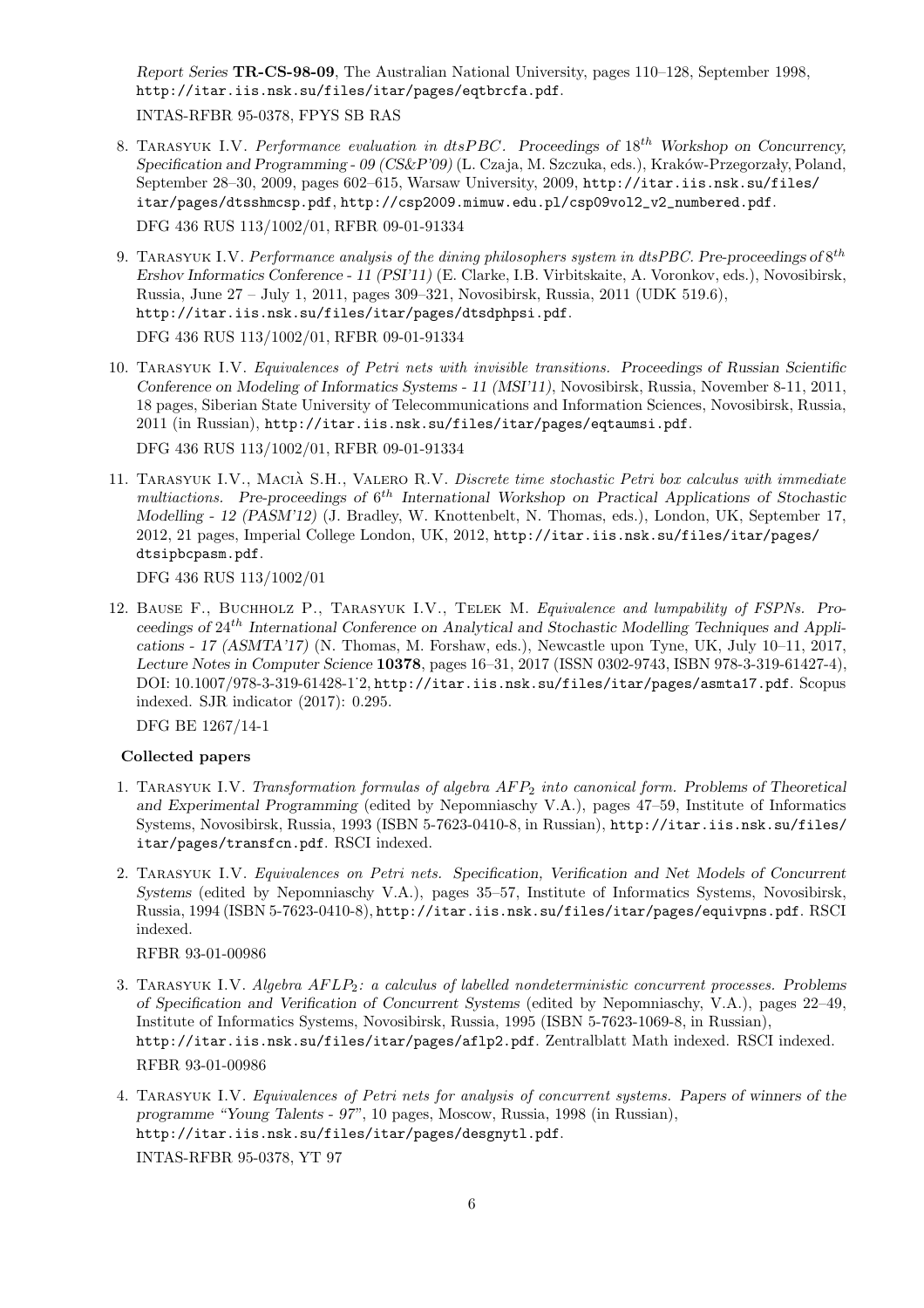5. Tarasyuk I.V. τ*-equivalences and refinement for design of concurrent systems based on Petri nets. Papers of Young Scientists of SB RAS*, 34 pages, Novosibirsk, Russia, 2000 (in Russian), http://itar.iis.nsk.su/files/itar/pages/eqtbrysc.pdf. FPYS SB RAS

#### Technical reports

- 1. Tarasyuk I.V. *Equivalence notions for design of concurrent systems using Petri nets. Hildesheimer Informatik-Berichte* 4/96, part 1, 19 pages, Institut für Informatik, Universität Hildesheim, Germany, January 1996 (ISSN 0941-3014), http://itar.iis.nsk.su/files/itar/pages/desgnhib.pdf. VS I/70 564, RFBR 96-01-01655
- 2. Tarasyuk I.V. *Algebra* AF LP2*: a calculus of labelled nondeterministic processes. Hildesheimer Informatik-Berichte* 4/96, part 2, 18 pages, Institut für Informatik, Universität Hildesheim, Germany, January 1996 (ISSN 0941-3014), http://itar.iis.nsk.su/files/itar/pages/aflp2hib.pdf. VS I/70 564, RFBR 96-01-01655
- 3. Tarasyuk I.V. *An investigation of back-forth and place bisimulation equivalences. Hildesheimer Informatik-Berichte* 8/97, 30 pages, Institut für Informatik, Universität Hildesheim, Germany, April 1997 (ISSN 0941-3014), http://itar.iis.nsk.su/files/itar/pages/eqbfphib.pdf. VS I/70 564, RFBR 96-01-01655
- 4. Tarasyuk I.V. *An investigation of* τ*-equivalences. Hildesheimer Informatik-Berichte* 9/97, 28 pages, Institut für Informatik, Universität Hildesheim, Germany, April 1997 (ISSN 0941-3014), http://itar.iis.nsk.su/files/itar/pages/eqtauhib.pdf. VS I/70 564, INTAS-RFBR 95-0378
- 5. Tarasyuk I.V. τ*-equivalences and refinement for Petri nets based design. Technische Berichte* TUD-FI00-11, 41 pages, Fakultät Informatik, Technische Universität Dresden, Germany, November 2000 (ISSN 1430-211X), http://itar.iis.nsk.su/files/itar/pages/eqtbrtud\_cov.pdf, http://www.qucosa.de/fileadmin/data/qucosa/documents/10037/tud\_TB\_2000-11.pdf. GRP TUD DFG, RFBR 00-01-00898
- 6. Buchholz P., Tarasyuk I.V. *A class of stochastic Petri nets with step semantics and related equivalence notions.* Technische Berichte TUD-FI00-12, 18 pages, Fakultät Informatik, Technische Universität Dresden, Germany, November 2000 (ISSN 1430-211X), http://itar.iis.nsk.su/files/itar/pages/ spneqtud\_cov.pdf, http://www.qucosa.de/fileadmin/data/qucosa/documents/10038/ tud\_TB\_2000-12.pdf.

GRP TUD DFG, RFBR 00-01-00898

- 7. TARASYUK I.V. *Discrete time stochastic Petri box calculus. Berichte aus dem Department für Informatik* 3/05, 25 pages, Carl von Ossietzky Universität Oldenburg, Germany, November 2005 (ISSN 1867-9218), http://itar.iis.nsk.su/files/itar/pages/dtspbcib\_cov.pdf. DAAD A/05/05334
- 8. TARASYUK I.V. *Investigating equivalence relations in dtsPBC*. Berichte aus dem Department für Infor*matik* 5/08, 57 pages, Carl von Ossietzky Universität Oldenburg, Germany, October 2008 (ISSN 1867-9218), http://itar.iis.nsk.su/files/itar/pages/dtspbcit\_cov.pdf.

DAAD A/08/08590

9. Tarasyuk I.V. *Equivalence relations for behaviour-preserving reduction and modular performance evaluation in dtsPBC*. Berichte aus dem Department für Informatik 01/10, 75 pages, Carl von Ossietzky Universität Oldenburg, Germany, April 2010 (ISSN 1867-9218), http://itar.iis.nsk.su/files/itar/ pages/dtspbcpeib\_cov.pdf.

DFG 436 RUS 113/1002/01, RFBR 09-01-91334

10. Tarasyuk I.V., Macia S.H., Valero R.V. ` *Discrete time stochastic Petri box calculus with immediate multiactions. Technical Report* DIAB-10-03-1, 25 pages, Department of Computer Systems, High School of Computer Science Engineering, University of Castilla - La Mancha, Albacete, Spain, March 2010,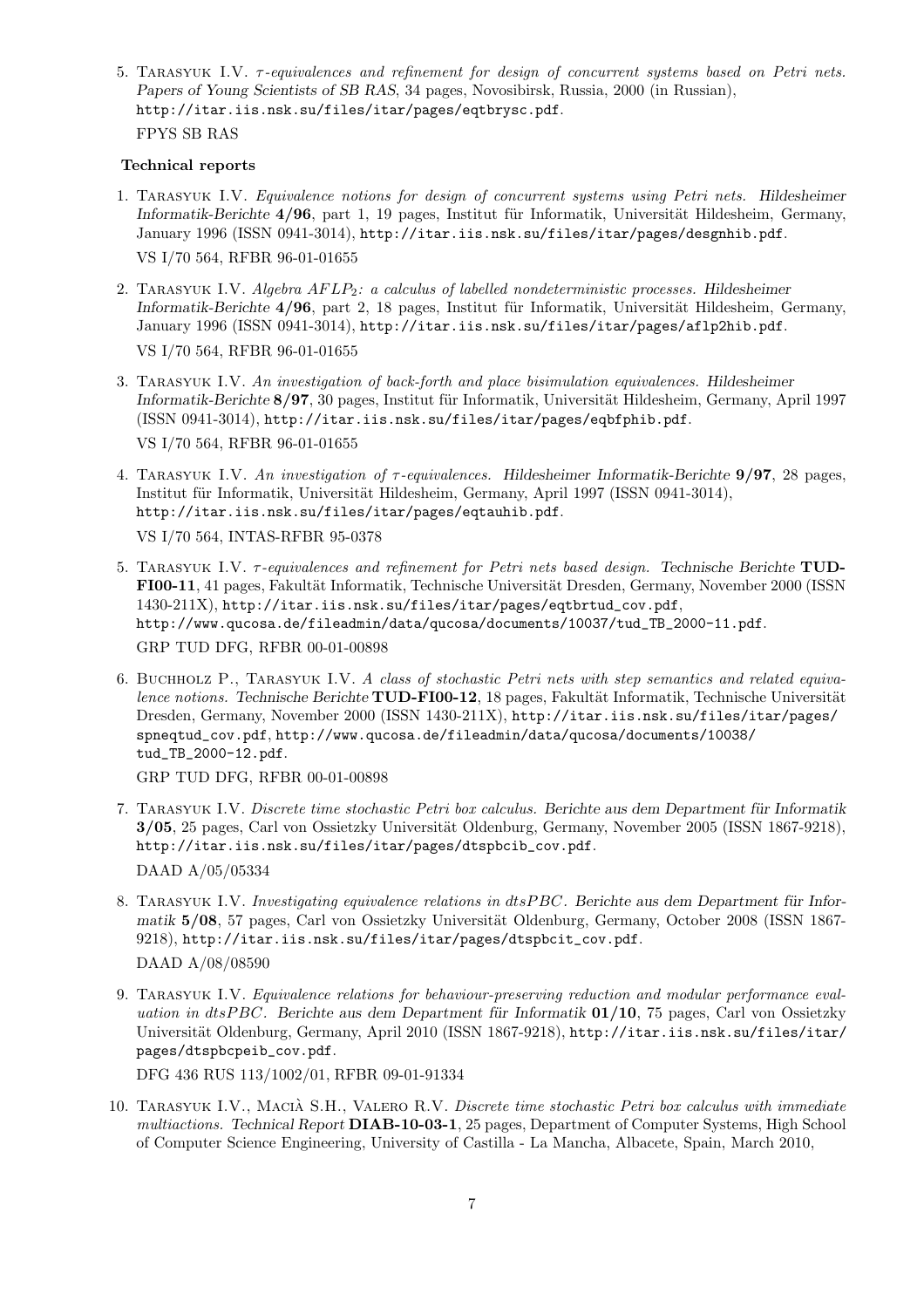http://itar.iis.nsk.su/files/itar/pages/dtsipbc.pdf, http://www.dsi.uclm.es/descargas/ technicalreports/DIAB-10-03-1/dtsipbc.pdf.

DFG 436 RUS 113/1002/01, RFBR 09-01-91334

11. Tarasyuk I.V., Macia S.H., Valero R.V. ` *Stochastic equivalence for modular performance evaluation in dtsiPBC. Technical Report* DIAB-11-06-2, 50 pages, Department of Computer Systems, High School of Computer Science Engineering, University of Castilla - La Mancha, Albacete, Spain, June 2011, http://itar.iis.nsk.su/files/itar/pages/dtsipbceq.pdf, http://www.dsi.uclm.es/descargas/ technicalreports/DIAB-11-06-2/report\_dtsipbdeq.pdf.

UCLM Invited Researchers, DFG 436 RUS 113/1002/01, RFBR 09-01-91334

- 12. Tarasyuk I.V. *Equivalences for modular performance analysis in dtsPBC. Berichte aus dem Department für Informatik* 04/11, 41 pages, Carl von Ossietzky Universität Oldenburg, Germany, October 2011 (ISSN 1867-9218), http://itar.iis.nsk.su/files/itar/pages/dtsdphib\_cov.pdf.
	- DFG 436 RUS 113/1002/01, RFBR 09-01-91334
- 13. Tarasyuk I.V., Macia S.H., Valero R.V. ` *Applying stochastic equivalence to performance evaluation in dtsiPBC. Technical Report* DIAB-12-10-2, 62 pages, Department of Computer Systems, High School of Computer Science Engineering, University of Castilla - La Mancha, Albacete, Spain, October 2012, http://itar.iis.nsk.su/files/itar/pages/dtsipbcpe.pdf, http://www.dsi.uclm.es/descargas/ technicalreports/DIAB-12-10-2/echnicalreport\_dtsiPBC\_oct2012.pdf.

DFG 436 RUS 113/1002/01

- 14. Tarasyuk I.V., Macia S.H., Valero R.V. ` *Stochastic equivalence for performance evaluation of concurrent systems in dtsiPBC. Technical Report* DIAB-14-01-1, 75 pages, Department of Computer Systems, High School of Computer Science Engineering, University of Castilla - La Mancha, Albacete, Spain, January 2014, http://itar.iis.nsk.su/files/itar/pages/dtsipbctcsr.pdf, http://www.dsi.uclm.es/descargas/technicalreports/DIAB-14-01-1/dtsipbctcs\_report.pdf. Spanish Government TIN2012-36812-C02-02
- 15. TARASYUK I.V., MACIÀ S.H., VALERO R.V. *Bisimulation equivalence and performance analysis of concurrent systems with discrete stochastic time in dtsiPBC. Technical Report* DIAB-16-03-1, 92 pages, Department of Computer Systems, High School of Computer Science Engineering, University of Castilla - La Mancha, Albacete, Spain, March 2016, http://itar.iis.nsk.su/files/itar/pages/ dtsipbctcstr.pdf, http://www.dsi.uclm.es/descargas/technicalreports/DIAB-16-03-1/ dtsipbclmcs\_tr\_032016.pdf.

Spanish Government TIN2012-36812-C02-02, DFG BE 1267/14-1, RFBR 14-01-91334

- 16. TARASYUK I.V., MACIA S.H., VALERO R.V. Stochastic equivalence for performance analysis of concur*rent systems in dtsiPBC. CoRR* abs/1702.07478 (*arXiv*:1702.07478), 69 pages, Computing Research Repository, Cornell University Library, Ithaca, NY, USA, February 2017, http://itar.iis.nsk.su/ files/itar/pages/dtsipbcarxiv.pdf, http://arxiv.org/pdf/1702.07478.pdf. Spanish Government TIN2015-65845-C03-02, DFG BE 1267/14-1
- 17. Tarasyuk I.V., Buchholz P. *Behavioural equivalences for fluid stochastic Petri nets. CoRR* abs/ 01706.2641 (*arXiv*:1706.02641), 54 pages, Computing Research Repository, Cornell University Library, Ithaca, NY, USA, June 2017, http://itar.iis.nsk.su/files/itar/pages/fspneqarxiv.pdf, http://arxiv.org/pdf/1706.02641.pdf. DFG BE 1267/14-1, RFBR 14-01-91334
- 18. Tarasyuk I.V., Macia S.H., Valero R.V. ` *Bisimulation equivalence for functional and performance analysis of concurrent stochastically timed systems in dtsiPBC. Technical Report* DIAB-18-05-1, 99 pages, Department of Computer Systems, High School of Computer Science Engineering, University of Castilla - La Mancha, Albacete, Spain, May 2018, http://itar.iis.nsk.su/files/itar/pages/ dtsipbctcsrwr.pdf, http://www.dsi.uclm.es/descargas/technicalreports/DIAB-18-05-1/ TR\_DSI\_may2018.pdf.

Spanish Government TIN2015-65845-C03-02, DFG BE 1267/14-1